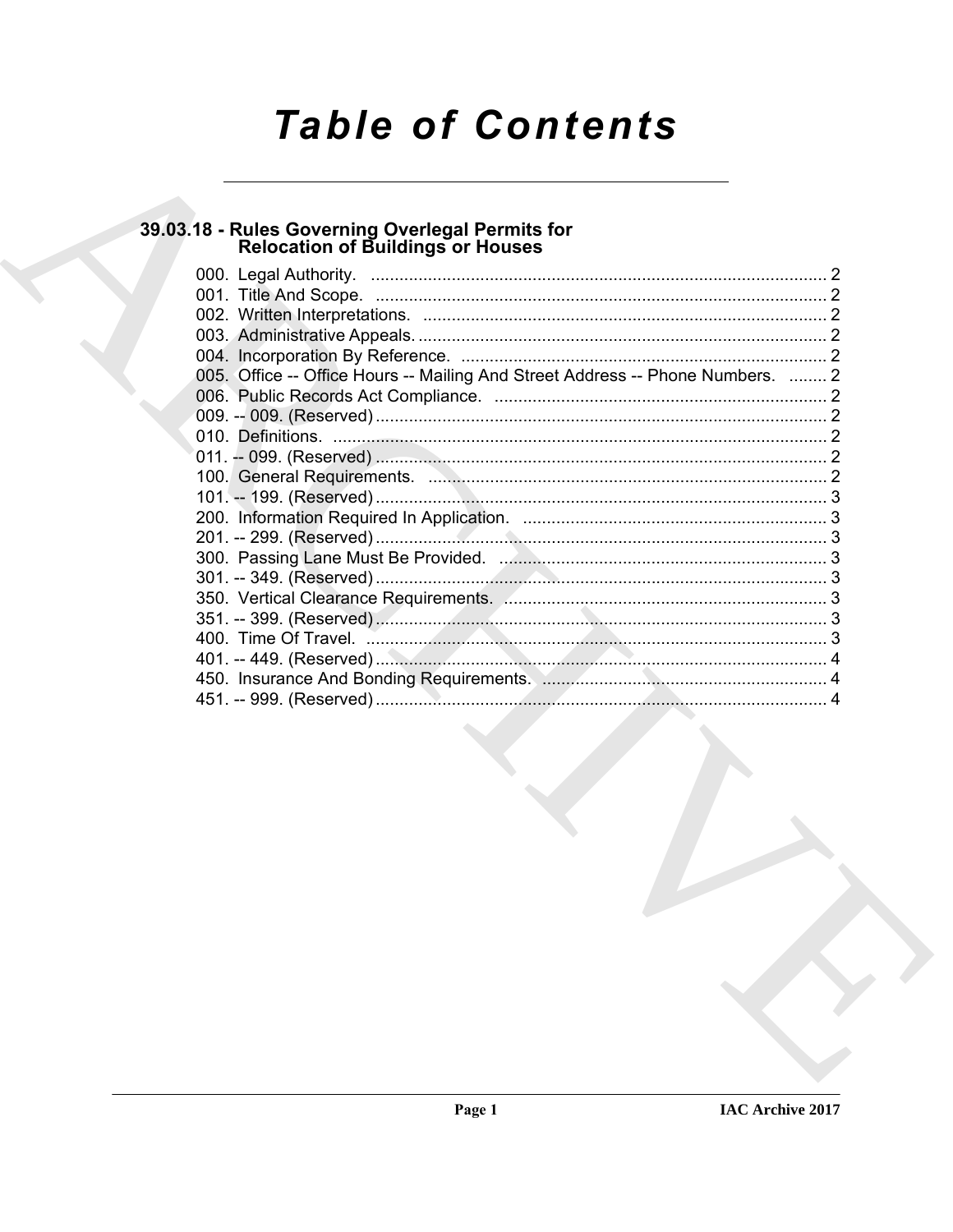#### **IDAPA 39 TITLE 03 CHAPTER 18**

## **39.03.18 - RULES GOVERNING OVERLEGAL PERMITS FOR RELOCATION OF BUILDINGS OR HOUSES**

### <span id="page-1-1"></span><span id="page-1-0"></span>**000. LEGAL AUTHORITY.**

This rule, governing the movement of vehicles or loads which are in excess of the sizes or weights allowed by 49-<br>1001, 49-1002, 49-1004, or 49-1010, is adopted under the authority of Section 40-312, Idaho Code. (3-29-10) 1001, 49-1002, 49-1004, or 49-1010, is adopted under the authority of Section 40-312, Idaho Code. (3-29-10)

### <span id="page-1-2"></span>**001. TITLE AND SCOPE.**

**01. Title**. This rule shall be cited as IDAPA 39.03.18, "Rules Governing Overlegal Permits for Relocation of Buildings or Houses," IDAPA 39, Title 03, Chapter 18. (4-5-00)

**02.** Scope. This rule states the regulations for overlegal permits issued for the movement of buildings or houses.  $(4-5-00)$ or houses.  $(4-5-00)$ 

#### <span id="page-1-3"></span>**002. WRITTEN INTERPRETATIONS.**

There are no written interpretations for this chapter. (3-29-10)

## <span id="page-1-4"></span>**003. ADMINISTRATIVE APPEALS.**

Administrative appeals under this chapter shall be governed by the rules of administrative procedure of the attorney general, IDAPA 04.11.01, "Idaho Rules of Administrative Procedure of the Attorney General." (3-29-10) general, IDAPA 04.11.01, "Idaho Rules of Administrative Procedure of the Attorney General."

#### <span id="page-1-5"></span>**004. INCORPORATION BY REFERENCE.**

There are no documents incorporated by reference in this chapter. (3-29-10)

### <span id="page-1-6"></span>**005. OFFICE -- OFFICE HOURS -- MAILING AND STREET ADDRESS -- PHONE NUMBERS.**

**01.** Street and Mailing Address. The Idaho Transportation Department maintains a central office in 3311 W. State Street with a mailing address of PO Box 7129, Boise, ID 83707-1129. (3-29-10) Boise at 3311 W. State Street with a mailing address of PO Box 7129, Boise, ID 83707-1129.

**02. Office Hours**. Daily office hours are 7:30 a.m. to 5 p.m. except Saturday, Sunday and state holidays. (3-29-10) holidays. (3-29-10)

**03. Telephone and Fax Numbers**. The central office may be contacted during office hours by phone at 8420 or by fax at 334-8419. 208-334-8420 or by fax at 334-8419.

### <span id="page-1-7"></span>**006. PUBLIC RECORDS ACT COMPLIANCE.**

All records associated with this chapter are subject to and in compliance with the Idaho Public Records Act, as set forth in Title 74, Chapter 1, Idaho Code. (3-29-10) forth in Title 74, Chapter 1, Idaho Code.

## <span id="page-1-12"></span><span id="page-1-8"></span>**009. -- 009. (RESERVED)**

<span id="page-1-9"></span>**010. DEFINITIONS.** Refer to IDAPA 39.03.01, "Rules Governing Definitions," for definitions of the terms used in this rule. (10-2-89)

### <span id="page-1-10"></span>**011. -- 099. (RESERVED)**

### <span id="page-1-14"></span><span id="page-1-13"></span><span id="page-1-11"></span>**100. GENERAL REQUIREMENTS.**

**39.03.16 CHAPTER 18**<br> **ARCHIVE COMPRISION OF THE COMPRISION CONTINUES OF HOLDSES**<br> **ARCHIVE COMPRISION OF THE COMPRISION CONTINUES OF HOLDSES**<br> **ARCHIVE COMPRISION OF THE COMPRISION CONTINUES OF THE COMPRISION OF THE C 01. Buildings Exceeding Sixteen Feet Wide**. Overlegal permits for the transportation of buildings or houses having a basic width in excess of sixteen (16) feet shall be limited to the relocation of previously used buildings. The transportation of new, centrally manufactured houses, buildings, building sections, mobile or modular homes, etc., may be denied overlegal permits if the width at the base is in excess of sixteen (16) feet. homes, etc., may be denied overlegal permits if the width at the base is in excess of sixteen (16) feet.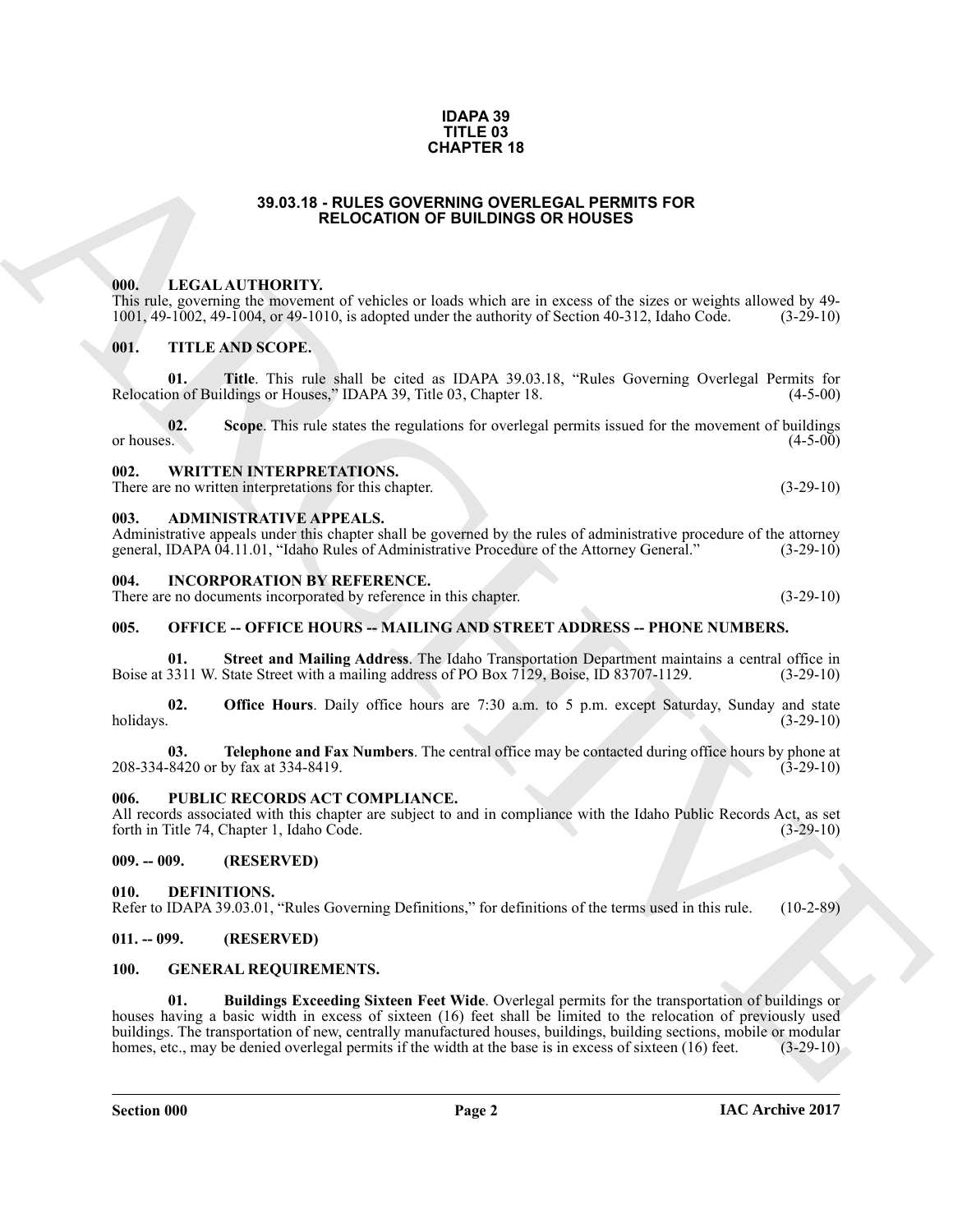# <span id="page-2-8"></span>*IDAHO ADMINISTRATIVE CODE IDAPA 39.03.18 - Rules Governing Overlegal Permits Idaho Transportation Department for Relocation of Buildings or Houses*

# <span id="page-2-14"></span><span id="page-2-13"></span><span id="page-2-9"></span><span id="page-2-1"></span><span id="page-2-0"></span>**101. -- 199. (RESERVED)**

|                      | for Relocation of Buildings or Houses<br><b>Idaho Transportation Department</b>                                                                                                                                                                                                                                                                                                                                                                                                                                  |             |
|----------------------|------------------------------------------------------------------------------------------------------------------------------------------------------------------------------------------------------------------------------------------------------------------------------------------------------------------------------------------------------------------------------------------------------------------------------------------------------------------------------------------------------------------|-------------|
| 02.                  | <b>Requirements for Permit</b> . The requirements of each permit for relocation of a used building or<br>house shall depend on the dimensions of the load as well as a consideration of the width and alignment of the<br>roadway, passing opportunity for the traveling public, vertical or horizontal clearance of bridges or other structures<br>along the route of travel, and traffic volumes.                                                                                                              | $(10-2-89)$ |
| $101. - 199.$        | (RESERVED)                                                                                                                                                                                                                                                                                                                                                                                                                                                                                                       |             |
| 200.                 | INFORMATION REQUIRED IN APPLICATION.                                                                                                                                                                                                                                                                                                                                                                                                                                                                             |             |
| 01.                  | <b>Overall Width of the Building.</b>                                                                                                                                                                                                                                                                                                                                                                                                                                                                            | $(10-2-89)$ |
| a.                   | At the base; and                                                                                                                                                                                                                                                                                                                                                                                                                                                                                                 | $(10-2-89)$ |
| $\mathbf{b}$ .       | At the eaves or widest point.                                                                                                                                                                                                                                                                                                                                                                                                                                                                                    | $(10-2-89)$ |
| 02.                  | <b>Overhang</b> . Overhang of the building load to the right and left of the hauling vehicle or its tires.                                                                                                                                                                                                                                                                                                                                                                                                       | $(10-2-89)$ |
| 03.                  | Height. Loaded height of the building.                                                                                                                                                                                                                                                                                                                                                                                                                                                                           | $(10-2-89)$ |
| 04.                  | Combined Length. Combination length of the towing vehicle and its building load.                                                                                                                                                                                                                                                                                                                                                                                                                                 | $(10-2-89)$ |
| 05.                  | Identification. Identification of the owner of the building, and of the permittee.                                                                                                                                                                                                                                                                                                                                                                                                                               | $(10-2-89)$ |
| 06.                  | Route. Proposed route of travel on state highways and other public roads.                                                                                                                                                                                                                                                                                                                                                                                                                                        | $(10-2-89)$ |
| 07.                  | Turnouts. Availability of turnouts if required for passage of traffic.                                                                                                                                                                                                                                                                                                                                                                                                                                           | $(10-2-89)$ |
| $201. - 299.$        | (RESERVED)                                                                                                                                                                                                                                                                                                                                                                                                                                                                                                       |             |
| 300.                 | PASSING LANE MUST BE PROVIDED.<br>Except for short movements in urban areas, and on routes having very low Average Daily Traffic (ADT), permits will<br>not be issued for a load of such dimension that continuous passage of opposing traffic and frequent passing of<br>following traffic cannot be maintained. Ten (10) feet or more of travelway should be provided for passage of traffic<br>unless there are frequent turnouts, intersections, etc., to provide relief of accumulated traffic to the rear. | $(4-5-00)$  |
|                      |                                                                                                                                                                                                                                                                                                                                                                                                                                                                                                                  |             |
| $301. - 349.$        | (RESERVED)                                                                                                                                                                                                                                                                                                                                                                                                                                                                                                       |             |
| 350.                 | VERTICAL CLEARANCE REQUIREMENTS.                                                                                                                                                                                                                                                                                                                                                                                                                                                                                 |             |
| 01.                  | Permit for Overheight. The issuance of any permit for movement of overheight loads will be<br>subject to the vertical clearance of any structure involved along the route of travel. The Department may require a<br>minimum of twenty-four (24) working hours to allow for the proposed route to be evaluated and approved or denied.                                                                                                                                                                           | $(4-5-00)$  |
| 02.<br>in the route. | Overhead Traffic Signals. Any movement of a building, or other overheight load, having a loaded<br>height of sixteen (16) feet six (6) inches or more may require advance notice if overhead traffic signals are involved                                                                                                                                                                                                                                                                                        | $(4-5-00)$  |
| 03.                  | <b>Overhead Power Lines.</b> Carriers whose load/vehicle combination exceed seventeen (17) feet high<br>must contact local utility company(s) for approval and assistance with power lines.                                                                                                                                                                                                                                                                                                                      | $(4-5-00)$  |
| $351. - 399.$        | (RESERVED)                                                                                                                                                                                                                                                                                                                                                                                                                                                                                                       |             |
| 400.                 | TIME OF TRAVEL.                                                                                                                                                                                                                                                                                                                                                                                                                                                                                                  |             |

# <span id="page-2-16"></span><span id="page-2-15"></span><span id="page-2-12"></span><span id="page-2-11"></span><span id="page-2-10"></span><span id="page-2-2"></span>**201. -- 299. (RESERVED)**

# <span id="page-2-17"></span><span id="page-2-3"></span>**300. PASSING LANE MUST BE PROVIDED.**

# <span id="page-2-4"></span>**301. -- 349. (RESERVED)**

# <span id="page-2-23"></span><span id="page-2-22"></span><span id="page-2-20"></span><span id="page-2-5"></span>**350. VERTICAL CLEARANCE REQUIREMENTS.**

# <span id="page-2-21"></span><span id="page-2-6"></span>**351. -- 399. (RESERVED)**

# <span id="page-2-19"></span><span id="page-2-18"></span><span id="page-2-7"></span>**400. TIME OF TRAVEL.**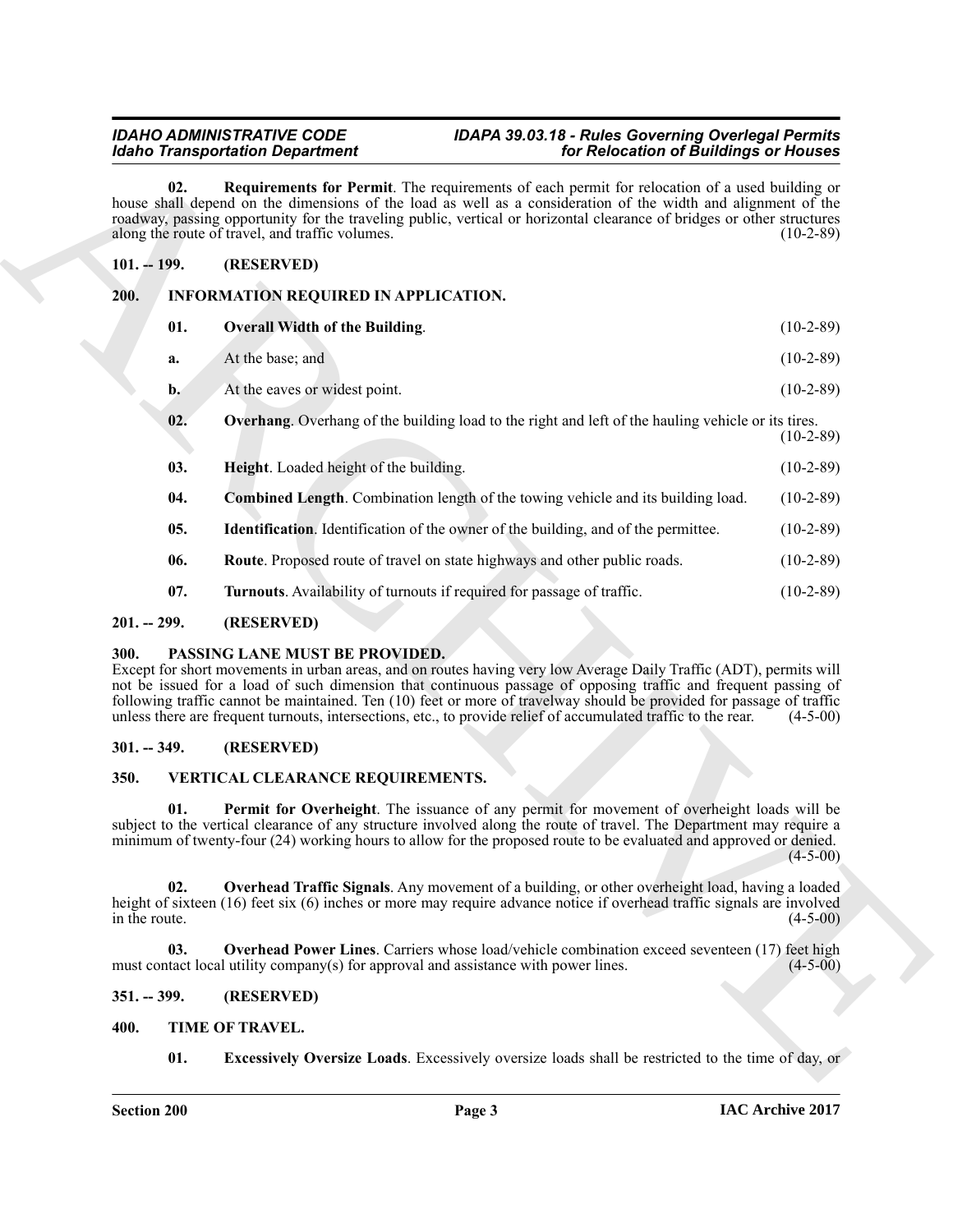## *IDAHO ADMINISTRATIVE CODE IDAPA 39.03.18 - Rules Governing Overlegal Permits Idaho Transportation Department for Relocation of Buildings or Houses*

day of the week, when traffic interference will be at a minimum. (10-2-89)

<span id="page-3-7"></span>**02. Buildings**. Time of travel of loads in the building size category shall be restricted to the time of day and/or day of the week, when traffic interference will be at a minimum. (4-5-00)

<span id="page-3-8"></span>**03. Early Morning Moves**. In metropolitan areas and in certain other cases where a serious disruption of traffic would otherwise be unavoidable, the movement of excessively oversize buildings may be permitted, at the discretion of the District Engineer, between 2 a.m. and daybreak to avoid traffic congestion. (4-5-00)

# <span id="page-3-0"></span>**401. -- 449. (RESERVED)**

# <span id="page-3-5"></span><span id="page-3-3"></span><span id="page-3-1"></span>**450. INSURANCE AND BONDING REQUIREMENTS.**

Motio Transportation Department<br>
for Rebecaliton of Buildings on Homes<br>
due the sets, when talking in the centroid of local antichromatic process attack the centroid in the centroid of the set of due of the sets and the s **01. Insurance**. The permittee when hauling buildings fourteen (14) feet or more in width shall be required to carry evidence of insurance in the permitted vehicle in the same minimum amounts as is required for those permits issued for the movement of overwidth manufactured homes. Minimum requirements are three hundred thousand dollars (\$300,000) combined single limit, (when hauling permittee's own building) and seven hundred fifty thousand dollars (\$750,000) when hauling for hire. (4-5-00) (4-5-00)

<span id="page-3-6"></span>**02. Permittee Responsibility**. The permittee shall be responsible for the protection of sign-posts, guideposts, delineators, and may be required to post bond to cover the costs of repairs or replacements of such<br>facilities. (4-5-00) facilities. (4-5-00)

<span id="page-3-4"></span>**03. Bond Requirements**. When an expense to the state can be presumed in providing clearance for an overheight load, or for repair of signposts or other such facilities, a cash bond based on estimated costs to the State may be required before issuance of such permit. Any part of the cash bond in excess of material costs, labor, and equipment rental will be returned to the permittee after the actual costs to the State have been determined and deducted. (4-5-00) deducted.  $(4-5-00)$ 

# <span id="page-3-2"></span>**451. -- 999. (RESERVED)**